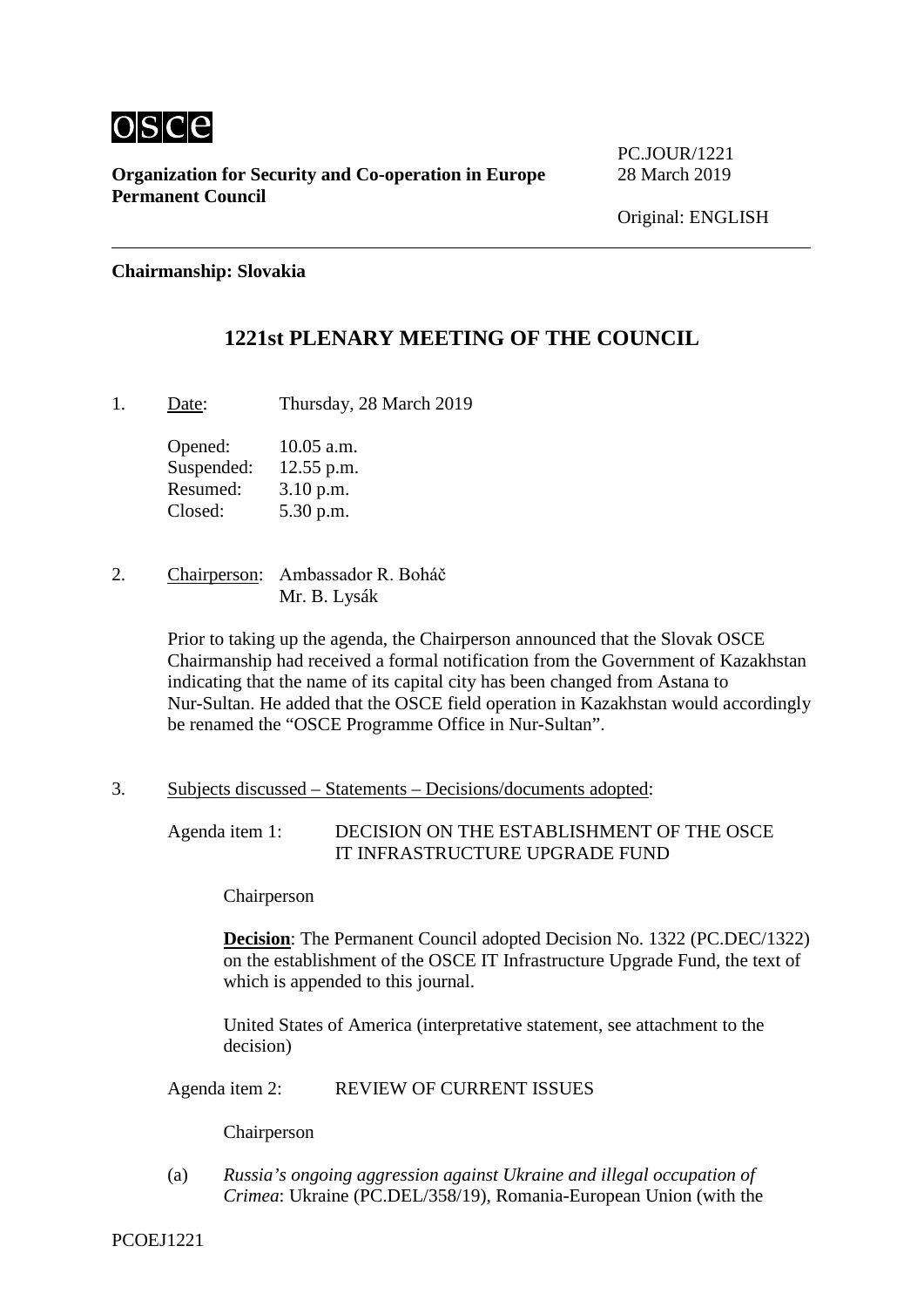candidate countries Albania, Montenegro and North Macedonia; the European Free Trade Association countries Iceland, Liechtenstein and Norway, members of the European Economic Area; as well as Georgia and Moldova, in alignment) (PC.DEL/344/19), Switzerland, Turkey (PC.DEL/368/19 OSCE+), Canada (PC.DEL/354/19 OSCE+), United States of America (PC.DEL/319/19)

- (b) *Situation in Ukraine and the need to implement the Minsk agreements*: Russian Federation (PC.DEL/320/19), Ukraine, United States of America
- (c) *Sentencing of Mr. O. Titiev*: Romania-European Union (with the candidate countries Albania, Montenegro and North Macedonia; the country of the Stabilisation and Association Process and potential candidate country Bosnia and Herzegovina; the European Free Trade Association country Iceland, member of the European Economic Area; as well as Australia, Georgia and Ukraine, in alignment) (PC.DEL/345/19/Rev.1), United States of America (PC.DEL/324/19), Canada (PC.DEL/370/19 OSCE+), Switzerland (PC.DEL/352/19 OSCE+), Norway, Ukraine (PC.DEL/359/19), Russian Federation (PC.DEL/321/19 OSCE+)
- (d) *Freedom of expression in the Russian Federation*: Romania-European Union (with the candidate countries Albania, Montenegro and North Macedonia; the country of the Stabilisation and Association Process and potential candidate country Bosnia and Herzegovina; the European Free Trade Association countries Iceland and Norway, members of the European Economic Area; as well as Canada, Georgia and Ukraine, in alignment) (PC.DEL/346/19/Rev.1), United States of America (PC.DEL/325/19), Ukraine (PC.DEL/360/19), Russian Federation (PC.DEL/322/19 OSCE+), Germany, France (PC.DEL/340/19 OSCE+), Canada
- (e) *International Day for the Elimination of Racial Discrimination, observed on 21 March*: United States of America (PC.DEL/327/19), Romania-European Union (with the candidate countries Albania, Montenegro, North Macedonia and Serbia; the country of the Stabilisation and Association Process and potential candidate country Bosnia and Herzegovina; the European Free Trade Association countries Iceland, Liechtenstein and Norway, members of the European Economic Area; as well as Andorra, Georgia, Moldova, San Marino and Ukraine, in alignment) (PC.DEL/347/19/Rev.1), Canada (PC.DEL/323/19/Rev.1 OSCE+), Russian Federation (PC.DEL/333/19), Norway, Ukraine, Latvia (PC.DEL/339/19)
- (f) *Moratorium on executions in the state of California, United States of America*: Romania-European Union (with the candidate countries Albania, Montenegro, North Macedonia and Serbia; the country of the Stabilisation and Association Process and potential candidate country Bosnia and Herzegovina; the European Free Trade Association countries Iceland and Liechtenstein, members of the European Economic Area; as well as Andorra, Georgia, Moldova, San Marino and Ukraine, in alignment) (PC.DEL/349/19), Russian Federation (PC.DEL/332/19), Norway (also on behalf of Liechtenstein and Switzerland), Belarus (PC.DEL/356/19 OSCE+), United States of America (PC.DEL/355/19)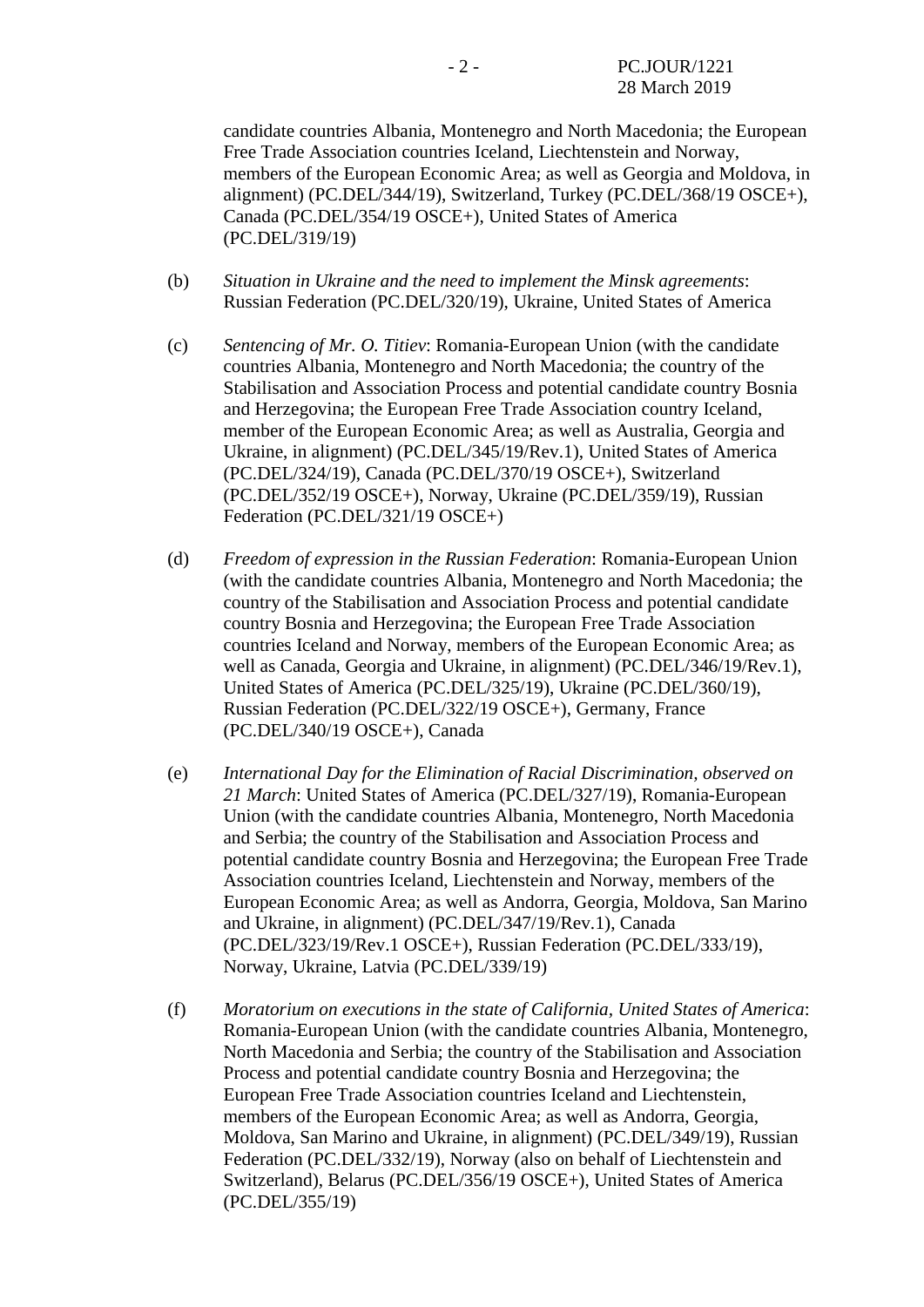- (g) *Violations by Ukraine of its OSCE commitments in the context of the presidential election to be held there on 31 March 2019*: Russian Federation (PC.DEL/336/19)
- (h) *Political prosecution of Mr. P. Hryb and other Ukrainian citizens illegally detained by the Russian Federation*: Ukraine, Canada (PC.DEL/371/19 OSCE+), United States of America, Romania-European Union (with the candidate countries Albania, Montenegro and North Macedonia; the European Free Trade Association countries Iceland and Norway, members of the European Economic Area; as well as Andorra, Georgia, Moldova and Ukraine, in alignment) (PC.DEL/372/19), Russian Federation (PC.DEL/330/19 OSCE+)
- (i) *Twenty years since the beginning of NATO aggression against the Federal Republic of Yugoslavia*: Serbia (PC.DEL/362/19 OSCE+), Russian Federation (PC.DEL/337/19), United States of America (PC.DEL/341/19), United Kingdom, Albania (PC.DEL/342/19 OSCE+), Germany (PC.DEL/343/19 OSCE+), France (PC.DEL/335/19 OSCE+), Italy (PC.DEL/365/19 OSCE+)
- (j) *Interference by the Russian Federation in the presidential election to be held in Ukraine on 31 March 2019*: Ukraine (PC.DEL/363/19), Russian Federation, Canada (PC.DEL/369/19 OSCE+)
- (k) *Final verdict in the case of Mr. R. Karadžić*: United States of America, Romania-European Union (with the candidate countries Albania, Montenegro and North Macedonia; the European Free Trade Association countries Iceland, Liechtenstein and Norway, members of the European Economic Area; as well as Andorra, Georgia and Moldova, in alignment) (PC.DEL/350/19), Russian Federation (PC.DEL/348/19), Albania, Turkey

Agenda item 3: REPORT ON THE ACTIVITIES OF THE CHAIRMANSHIP-IN-OFFICE

- (a) *2019 OSCE-wide Counter-Terrorism Conference on "Taking stock of efforts to prevent and counter terrorism as well as violent extremism and radicalization that lead to terrorism in the OSCE area", held in Bratislava on 25 and 26 March 2019*: Chairperson
- (b) *Meeting of the Informal Working Group on Civil Society Participation at OSCE Events, to be held in Vienna on 8 April 2019*: Chairperson
- (c) *OSCE Supplementary Human Dimension Meeting on "Upholding the principles of tolerance and non-discrimination, including in the promotion and protection of freedom of religion or belief", to be held in Vienna on 1 and 2 April 2019*: Chairperson
- (d) *High-level meeting on the reform of the OSCE Scales of Contributions, to be held in Bratislava on 5 April 2019*: Chairperson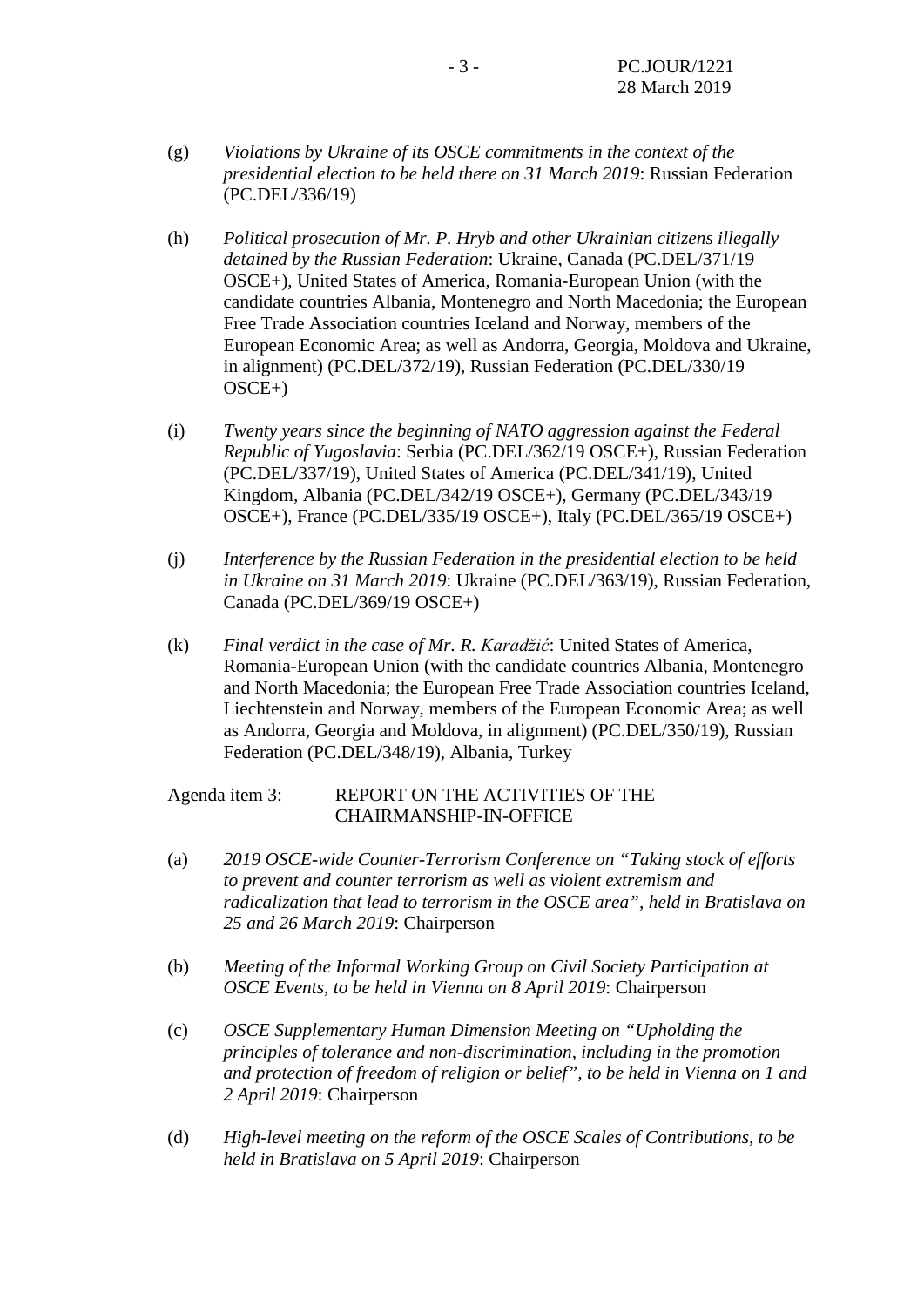(e) *Call for nominations for the position of Special Representative and Co-ordinator for Combating Trafficking in Human Beings*: Chairperson

Agenda item 4: REPORT OF THE SECRETARY GENERAL

- (a) *Downing of an unmanned aerial vehicle of the OSCE Special Monitoring Mission to Ukraine on 18 February 2019*: Chairperson, Secretary General (SEC.GAL/55/19 OSCE+) (SEC.GAL/55/19/Add.1 OSCE+)
- (b) *Participation of the Secretary General in the 2019 OSCE-wide Counter-Terrorism Conference on "Taking stock of efforts to prevent and counter terrorism as well as violent extremism and radicalization that lead to terrorism in the OSCE area", held in Bratislava on 25 and 26 March 2019*: Secretary General (SEC.GAL/55/19 OSCE+) (SEC.GAL/55/19/Add.1  $OSCE+$ )
- (c) *Participation of the Secretary General in the Mediterranean Contact Group meeting held in Vienna on 19 March 2019*: Secretary General (SEC.GAL/55/19 OSCE+) (SEC.GAL/55/19/Add.1 OSCE+)
- (d) *Meeting of the Secretary General with the United Nations Assistant Secretary-General for Europe, Central Asia and the Americas, Department of Peace Operations, conducted in Vienna on 18 March 2019*: Secretary General (SEC.GAL/55/19 OSCE+) (SEC.GAL/55/19/Add.1 OSCE+)
- (e) *Call for nominations for the position of Special Representative and Co-ordinator for Combating Trafficking in Human Beings and for the position of Deputy Head of the OSCE Centre in Ashgabat*: Secretary General (SEC.GAL/55/19 OSCE+) (SEC.GAL/55/19/Add.1 OSCE+)

Agenda item 5: ANY OTHER BUSINESS

- (a) *Farewell to the Permanent Representative of Bosnia and Herzegovina to the OSCE, Ambassador J. Jovičić*: Chairperson, Bosnia and Herzegovina
- (b) *Federal election in Switzerland, to be held on 20 October 2019*: Switzerland (PC.DEL/351/19 OSCE+)
- (c) *Recent developments in Kazakhstan*: Kazakhstan, Uzbekistan, Russian Federation, Tajikistan (PC.DEL/338/19 OSCE+), Belarus (PC.DEL/357/19 OSCE+), Azerbaijan, Kyrgyzstan, Turkmenistan
- (d) *Summit of the Prime Minister of Armenia and the President of Azerbaijan, to be held in Vienna on 29 March 2019*: France
- 4. Next meeting:

Friday, 29 March 2019, at 3 p.m., in the Neuer Saal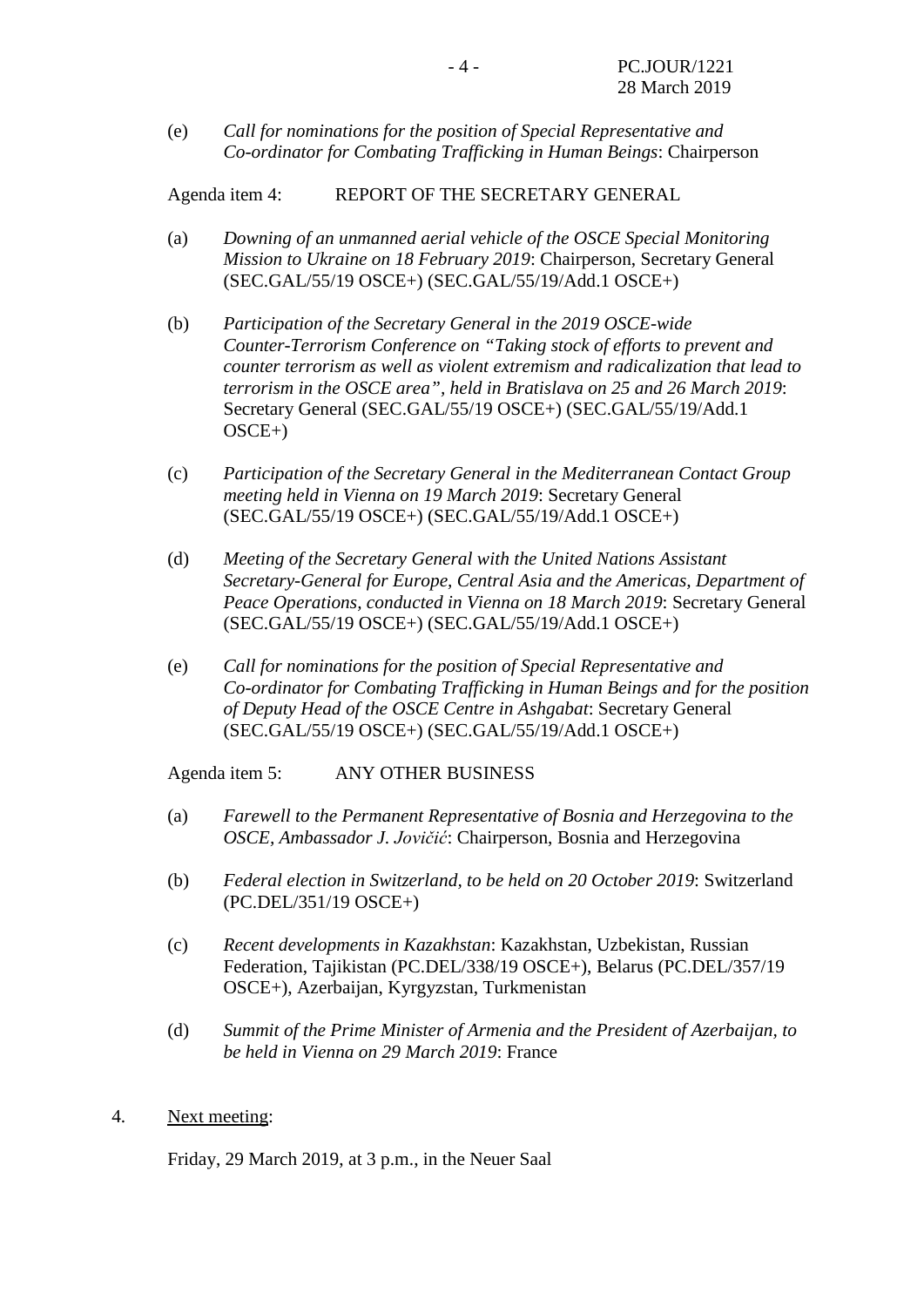

**Organization for Security and Co-operation in Europe** 28 March 2019 **Permanent Council**

PC.DEC/1322

Original: ENGLISH

**1221st Plenary Meeting** PC Journal No. 1221, Agenda item 1

## **DECISION No. 1322 ESTABLISHMENT OF THE OSCE IT INFRASTRUCTURE UPGRADE FUND**

The Permanent Council,

With the aim to provide an increased information security baseline for the OSCE through the re-architecture and upgrade of the OSCE IT infrastructure,

Taking note of the document "OSCE Secure ICT Core Platform Infrastructure Upgrade Implementation Modalities" (PC.ACMF/13/19/Rev.1), including the financial impact of moving to an annual subscription model,

Decides to:

Establish a separate Fund, hereafter referred to as the IT Infrastructure Upgrade Fund, for the financing of the upgrade to the latest version of ICT core platform technologies and the re-architecture and deployment of a secure OSCE IT infrastructure in line with PC.ACMF/13/19/Rev.1. The Fund will cover the implementation period, with the balance carried forward from one year to the next;

Request the Special Monitoring Mission to Ukraine (SMM) to, through efficiency and re-prioritization efforts, reallocate an amount of 1.240 million euros from the 2018–2019 budget for the implementation of the ICT Core Platform Infrastructure upgrade for the SMM;

Allocate to the newly established Fund 1.920 million euros from available 2017 cash surplus for implementation of the ICT Core Platform Infrastructure upgrade for all executive structures except the SMM and the Secretariat;

Allocate 0.400 million euros from funds coming from 2018 Unified Budget balances for the implementation of the ICT Core Platform Infrastructure upgrade for the Secretariat;

Further decides that:

Any funds remaining available in the Fund at the time of completion of the activities will be treated in accordance with Financial Regulation 7.07;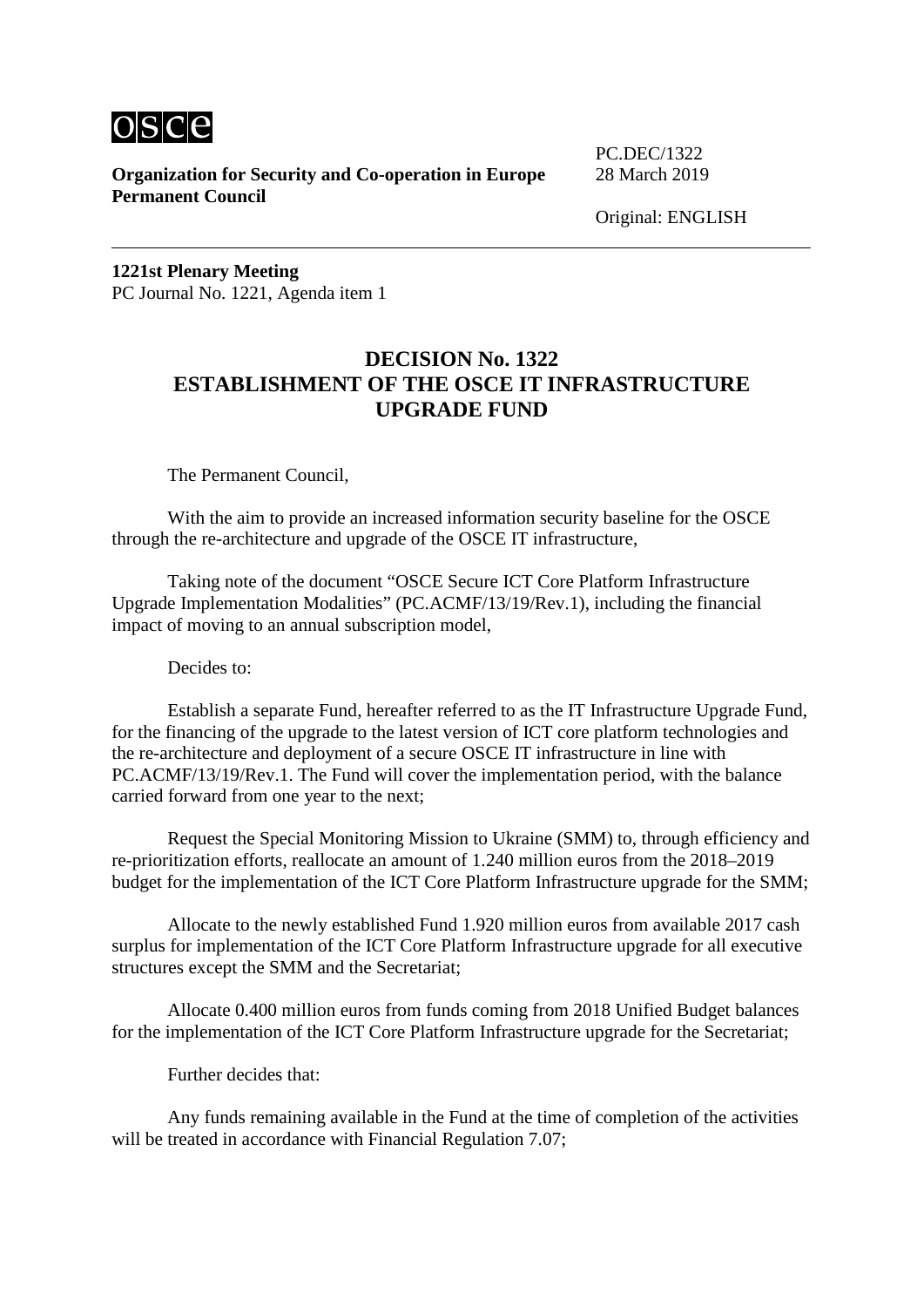#### Requests:

The Secretary General as Fund Manager to administer the Fund in accordance with Article VII of the Financial Regulations and to provide reports on the implementation of the Fund quarterly or more frequently if required;

The Secretary General as Fund Manager to ensure that the activities foreseen under this Fund are completed in the most cost-effective and timely manner.